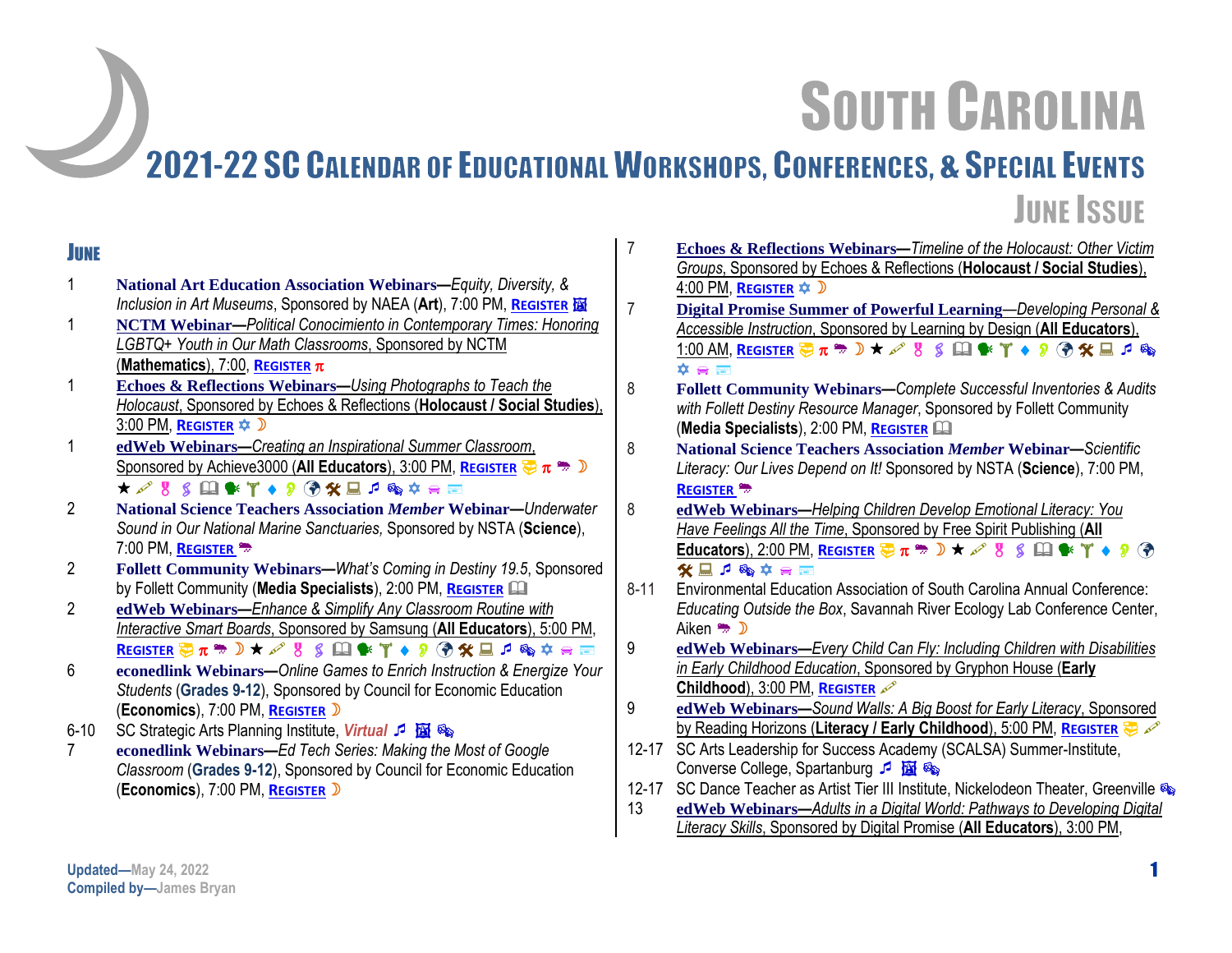|       | REGISTER 要π → ♪★ ♪ 8 S 印 * T ♦ 9 ⑦ % 旦 ♬ 喩 卒 ☆ ■<br>13-17 SC Arts Assessment Institute Classroom Assessment (AAI-I) Institute, SC                                                     | 15    | Minds, Sponsored by NCTM (Mathematics), 7:00, REGISTER $\pi$<br>ed Web Webinars-Improve Mental Health Outcomes: How to Support &                                                                                                                                                                               |
|-------|---------------------------------------------------------------------------------------------------------------------------------------------------------------------------------------|-------|----------------------------------------------------------------------------------------------------------------------------------------------------------------------------------------------------------------------------------------------------------------------------------------------------------------|
|       | Governor's School of the Arts & Humanities, Greenville 5 E &                                                                                                                          |       | Empower Students & Parents, Sponsored by Ripple Effects (All Educators),                                                                                                                                                                                                                                       |
|       | 13-17 SC Media Arts & Technology Institute, SC Governor's School of Arts &<br>Humanities, Greenville 5 E ®                                                                            |       | 5:00 PM, REGISTER $\overline{\mathfrak{P}}$ $\pi$ $\overline{\mathfrak{P}}$ $\lambda \nearrow \emptyset$ $S$ $\Box$ $\blacktriangleright$ $\Upsilon \rightarrow \emptyset$ $\mathfrak{P}$ $\mathfrak{P}$ $\mathfrak{P}$ $\mathfrak{P}$ $\mathfrak{P}$ $\mathfrak{P}$ $\mathfrak{P}$ $\mathfrak{P}$<br>卒合置      |
|       | 13-17 SC Arts Integration Collaborative Teaching Institute, SC School for the Deaf &                                                                                                  | 15-16 | SCDE FSL Virtual-SCDE Foundations in School Leadership (FSL)/                                                                                                                                                                                                                                                  |
|       | Blind, Spartanburg 戶圖                                                                                                                                                                 |       | Cohort 41 - Meeting 2, Sponsored by SCDE (Administration), Time TBA,                                                                                                                                                                                                                                           |
|       | 13-17 SC Creativity Coaches Institute, SC School for the Deaf & Blind, Spartanburg                                                                                                    |       | <b>REGISTER ♦</b>                                                                                                                                                                                                                                                                                              |
|       | 中国家                                                                                                                                                                                   | 16    | SCDE Office of Early Learning & Literacy Workshop: New CERDEP Teacher                                                                                                                                                                                                                                          |
|       | 13-24 Low Country Writing Project Summer Invitational Institute, The Citadel,                                                                                                         |       | Training, M. S. Bailey Training Room, Clinton $\mathscr{P}$                                                                                                                                                                                                                                                    |
|       | Charleston                                                                                                                                                                            | 16    | Echoes & Reflections Webinars-Bystanders, & Everyone In-between:                                                                                                                                                                                                                                               |
| 14    | econedlink Webinars-Ed Tech Series #2: Integrating Video Assessments                                                                                                                  |       | Examining Complicity & Responsibility, Sponsored by Echoes & Reflections                                                                                                                                                                                                                                       |
|       | into Your Classroom (Grades 9-12), Sponsored by Council for Economic                                                                                                                  |       | (Holocaust / Social Studies), 4:00 PM, REGISTER $\triangleq$ D                                                                                                                                                                                                                                                 |
|       | Education (Economics), 7:00 PM, REGISTER D                                                                                                                                            | 16    | Education Week Webinars-The ABCs of ESSER: How to Make the Most                                                                                                                                                                                                                                                |
| 14    | SCDE Office of Early Learning & Literacy Workshop: New CERDEP Teacher                                                                                                                 |       | of Relief Funds Before They Expire, Sponsored by Johnson Controls                                                                                                                                                                                                                                              |
| 14    | Training, Lexington 2 Innovation Center, Cayce                                                                                                                                        |       | (Administrators), 2:00 PM, REGISTER ♦                                                                                                                                                                                                                                                                          |
|       | <b>Digital Promise Summer of Powerful Learning-Coaching Toward</b><br>Personal & Accessible Instruction, Sponsored by Learning by Design (All                                         | 16    | edWeb Webinars-Equity, Accessibility, & Computer Science, Sponsored                                                                                                                                                                                                                                            |
|       | Educators), 1:00 AM, REGISTER $\bigoplus \pi \rightarrow \mathbb{R} \star \mathbb{R}$ & $\bigoplus$ $\mathbb{R} \times \mathbb{Y} \to \mathbb{R}$ $\bigoplus$                         |       | by Blackbird (Computer Science / All Educators), 4:00 PM, REGISTER E                                                                                                                                                                                                                                           |
|       | 父国戸陶立合画                                                                                                                                                                               |       |                                                                                                                                                                                                                                                                                                                |
| 14    | Echoes & Reflections Webinars-Using Animations to Teach about the                                                                                                                     | 17    | SCGA Workshop: Geographers in the Field: Segra Park, Segra Ball Park,                                                                                                                                                                                                                                          |
|       | Holocaust, Sponsored by Echoes & Reflections (Holocaust / Social Studies),                                                                                                            |       | Columbia D                                                                                                                                                                                                                                                                                                     |
|       | 3:00 PM, REGISTER $\approx$ D                                                                                                                                                         | 17    | <b>Erasing Barriers Three Part Workshop, SC Dept of Archives &amp; History</b>                                                                                                                                                                                                                                 |
| 14    | ed Web Webinars-Building SEL Teams to Support Whole-Child                                                                                                                             |       | Columbia                                                                                                                                                                                                                                                                                                       |
|       | Development: It Takes a Village, Sponsored by Panorama Education (All                                                                                                                 | 17    | <b>Learning by Design Webinar Series—The Language of Reading &amp;</b>                                                                                                                                                                                                                                         |
|       | Educators), 3:00 PM, REGISTER $\overline{\mathcal{D}}$ $\pi \rightarrow \mathbb{D}$ $\star \mathcal{P}$ 8 $\mathbb{S}$ $\Box$ $\bullet$ $\Upsilon \rightarrow \mathcal{P}$ ( $\phi$ ) |       | Spelling - Part 1: Overview of Current Best Practices, Sponsored by Learning                                                                                                                                                                                                                                   |
|       | 父国戸略卒合国                                                                                                                                                                               |       | by Design (Literacy), 8:00 AM, REGISTER                                                                                                                                                                                                                                                                        |
|       | 14-16 SCDE Educator Effectiveness PLO 2022-23-SCTS 4.0 Evaluator                                                                                                                      |       | 19-22 SCASA Innovative Ideas Institute: Transformational Leadership - Building<br>Better Futures, Kingston Plantation, Myrtle Beach ♦                                                                                                                                                                          |
|       | Training, Sponsored by SCDE (Teacher Evaluation), 9:00 AM - 4:30 PM,                                                                                                                  | 20    | ed Web Webinars-Gaming for Good: How Games Can Support Social-                                                                                                                                                                                                                                                 |
|       | REGISTER $\bullet \circledast \pi \circledast \rightarrow \star \mathscr{S}$ 8 \$ $\Box \bullet \circledast \top$                                                                     |       | <b>Emotional Learning, Sponsored by Common Sense Education (All</b>                                                                                                                                                                                                                                            |
| 14-17 | Responsive Classroom Institute: Responsive Classroom Elementary Core                                                                                                                  |       | Educators), 3:00 PM, REGISTER $\frac{1}{27}\pi \frac{1}{27}$ $\pi \approx 0$ $\pi \approx 0$ $\frac{1}{27}$ $\frac{1}{27}$ $\frac{1}{27}$ $\frac{1}{27}$ $\frac{1}{27}$ $\frac{1}{27}$ $\frac{1}{27}$ $\frac{1}{27}$ $\frac{1}{27}$ $\frac{1}{27}$ $\frac{1}{27}$ $\frac{1}{27}$ $\frac{1}{27}$ $\frac{1}{27}$ |
|       | Course, Whitlock Flexible Learning Center, Spartanburg $\frac{1}{2} \pi \rightarrow \infty$                                                                                           |       | (7) 大国 户 大 (7)                                                                                                                                                                                                                                                                                                 |
| 15    | Charter Institute at Erskine School Leaders Meeting, Venue TBA, Columbia ♦                                                                                                            |       | 20-24 SC Arts Curriculum Leadership Institute in the Arts (CLIA) Summer-Institute,                                                                                                                                                                                                                             |
| 15    | Follett Community Webinars-Empowering Students with Choice, Voice,                                                                                                                    |       | College of Charleston, Charleston 5 <b>15</b>                                                                                                                                                                                                                                                                  |
|       | & Engagement for Better Learning, Sponsored by Follett Community (Media                                                                                                               |       | 20-24 SC Muse Machine Institute, Chapman Cultural Center, Spartanburg 5 圖                                                                                                                                                                                                                                      |
|       | Specialists), 4:00 PM, REGISTER LA                                                                                                                                                    | 21    | Digital Promise Summer of Powerful Learning—Developing Authentic &                                                                                                                                                                                                                                             |
| 15    | SCDE Office of Early Learning & Literacy Workshop: Purposeful Play Leads to                                                                                                           |       | Challenging Instruction, Sponsored by Learning by Design (All Educators),                                                                                                                                                                                                                                      |
|       | School Readiness, Lexington 2 Innovation Center, Cayce                                                                                                                                |       | 1:00 AM, REGISTER ②π → D ★ ο 8 β 国 ● γ ◆ 9 ④ ※ 国 β ®                                                                                                                                                                                                                                                           |
| 15    | NCTM Webinar-Mathematicians: Reflecting the Brilliance of Powerful                                                                                                                    |       | 卒會圖                                                                                                                                                                                                                                                                                                            |
|       | Updated-May 24, 2022                                                                                                                                                                  |       | $\mathbf{2}$                                                                                                                                                                                                                                                                                                   |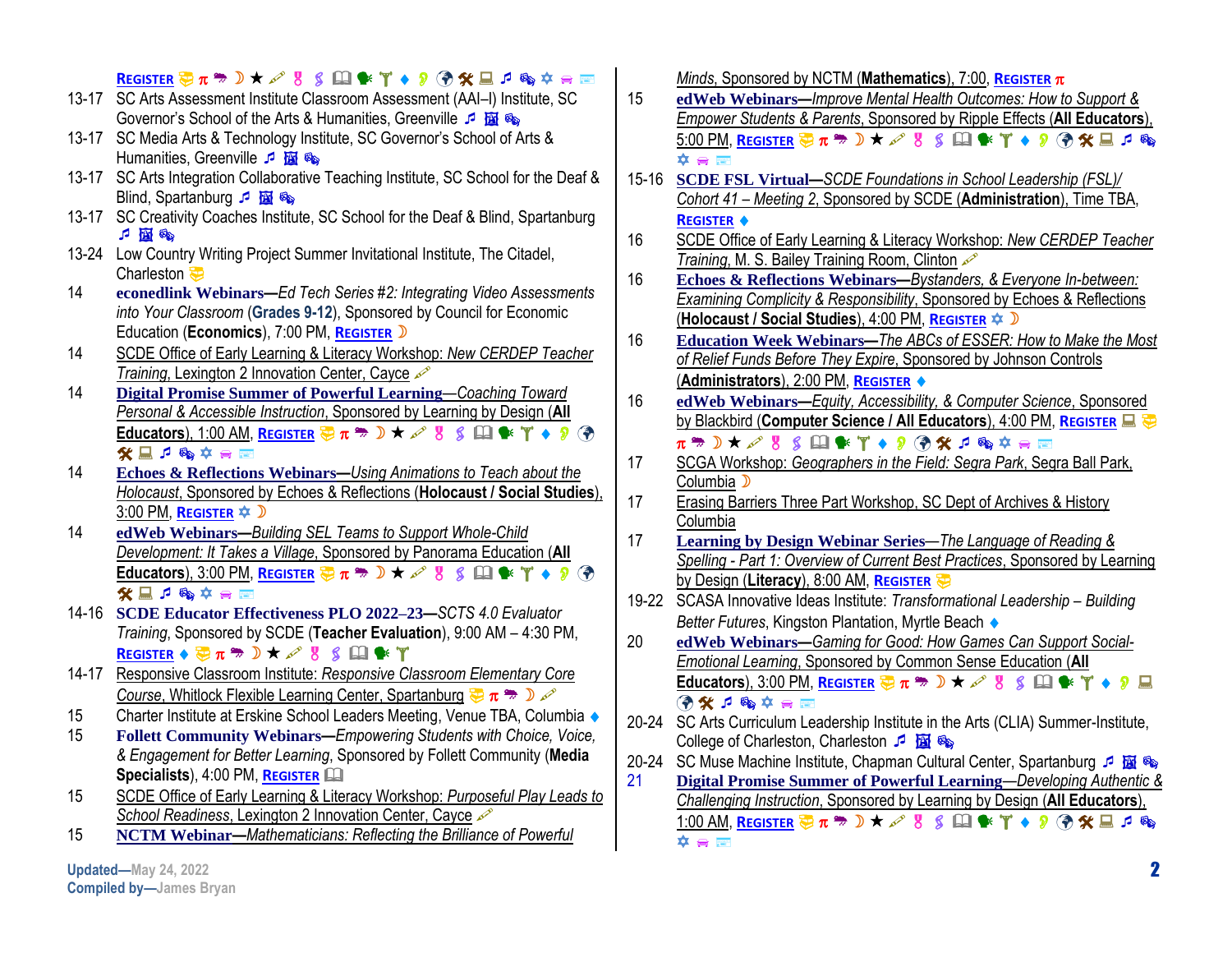- 21 **econedlink Webinars***—Ed Tech Series #3: Creative Digital Formats for Projects* (**Grades 9-12**), Sponsored by Council for Economic Education (**Economics**), 7:00 PM, **R[EGISTER](https://econedlink.org/resources/ed-tech-series-3-creative-digital-formats-for-projects/)**
- 21 **edWeb Webinars—***Using Coaching to Effectively Onboard, Engage, & Support New Hires*, Sponsored by HMH (**All Educators**), 4:00 PM, **R[EGISTER](http://www.anymeeting.com/PIID=E159D687814D30)** 要π → D ★ A 8 ≤ 国 → Y ◆ 9 国 ④ X J ® 卒 a 画
- 22 **edWeb Webinars—***Active Listening: How to Use Audio to Empower Every Student's Learning Journey*, Sponsored by Solution Tree (**All Educators**), 3:00 PM, R[EGISTER](http://www.anymeeting.com/PIID=E159DA85874C30) <sup>B</sup>π<sup>→</sup> D ★ <del>A</del> B S 国 → T ◆ D 国 ④ <del>X</del> J ®  $\star \bullet$   $\blacksquare$
- 22-23 **SCDE FSL Virtual—***SCDE Foundations in School Leadership (FSL)/ Cohort 42 – Meeting 2*, Sponsored by SCDE (**Administration**), Time TBA, **R[EGISTER](https://scde.formstack.com/forms/fsl2022_41)**
- 23-26 American Classical Language League Diamond Jubilee Institute, College of Charleston, Charleston
- 23 **National Science Teachers Association** *Member* **Webinar***—Exploring Seamounts of the Atlantic & Pacific,* Sponsored by NSTA (**Science**), 7:00 PM, **R[EGISTER](javascript:__doPostBack()**<sup>9</sup>
- 23 SCDE Office of Early Learning & Literacy Workshop: *New CERDEP Teacher Training*, West Ashley Center of Advanced Studies, Charleston
- 23 **Education Week Webinars—***Modernizing Principal Support: The Road to More Connected & Effective Leaders*, Sponsored by Better Lesson (**Administrators**), 2:00 PM, **R[EGISTER](https://event.on24.com/wcc/r/3807778/DD1DD66F03F91611970759FFEFBCE286)**
- 23 **edWeb Webinars—***Using the PLC at Work Process to Guide Effective, Systematic Interventions*, Sponsored by AVID Products (**All Educators**), 2:00 **PM, R[EGISTER](http://www.anymeeting.com/PIID=E950DF81854B3961) <b>DE** π<sup>m</sup>, D ★ β g β Ω \* Τ ◆ β Ω ④ <del>χ</del> ρ ® Φ  $\blacksquare$
- 24 **Learning by Design Webinar Series**—*The Language of Reading & Spelling - Part 2: Focus on Phonology*, Sponsored by Learning by Design (**Literacy**), 8:00 AM, **R[EGISTER](https://learningbydesign.com/professional-development/webinars/)**
- 27-30 SC Business & Education Summit: *Learn. Connect. Revitalize*. Greenville Convention Center, Greenville \*
- 27-8/3 SCDE End-of-Course Examination Program (EOCEP) for Algebra 1, English 2, & United States History & the Constitution Summer Testing Window  $\frac{1}{2}\pi$
- 28 **Echoes & Reflections Webinars***—Teaching with Testimony: Stories of Black American Liberators*, Sponsored by Echoes & Reflections (**Holocaust / Social Studies / African American**), 4:00 PM, **R[EGISTER](http://info.echoesandreflections.org/perpetrators-bystanders-and-everyone-in-between-examining-complicity-and-responsibility)**  $\triangleq$  **D** ⊘
- 28 **Digital Promise Summer of Powerful Learning**—*Coaching Toward Authentic & Challenging Instruction*, Sponsored by Learning by Design (**All Educators**), 1:00 AM, **R[EGISTER](https://www.eventbrite.com/e/vils-summer-of-powerful-learning-2022-registration-333239186377)**  $\overline{\mathcal{D}}$   $\pi \rightarrow \mathcal{D}$   $\star \mathcal{D}$  g  $\subseteq$   $\mathcal{D}$   $\bullet$   $\mathcal{T}$   $\bullet$   $\mathcal{D}$   $\circ$ 父国で働き合置
- 28 **edWeb Webinars—***11 School Improvement Secrets for Radically Different Results*, Sponsored by Learning Sciences International (**All Educators**), 4:00 PM, **R[EGISTER](http://www.anymeeting.com/PIID=E950DF83824B3A61)** and<br>1990
- 28-30 SCDE Educator Effectiveness Face-to Face PLO 2022–23*: SCTS 4.0 Evaluator Training*, Abbeville School District Office, Abbeville  $\bullet \overline{\bullet} \pi \rightarrow \mathbb{D} \star$  $\mathscr{S}$  8  $\blacksquare$ \* T
- 29 **Facing History & Ourselves Webinars***—From Surviving to Thriving: Creating Equitable Environments through Emotional Intelligence & Culturally Relevant Practices*, Sponsored by Facing History (**All Educators**), 7:00 PM,
	- **R[EGISTER](https://www.facinghistory.org/calendar/web2022uk5-introduction-teaching-standing-democracy) 要π<sup>需</sup>D★∥8 ≤ 国警半◆ β ④ <del>≪</del> 国ア® 卒 a 国**
- 29 **edWeb Webinars—***Co-Teaching Strategies to Support Differentiated Literacy Instruction*, Sponsored by Learning Ally (**Literacy**), 2:00 PM, **R[EGISTER](http://www.anymeeting.com/PIID=E950DF81894A3F67)**
- 30 Fiscal Year 2022 Federal Grant Close Out-DUE Date  $\leftrightarrow$

## 2022-23

#### JULY

- 1 2022-23 SCDE Charter Schools Program Planning & Implementation Subgrant-DUE Date  $\triangle$
- 7-8 2022 Teaching with Primary Sources Professional Learning Conference: *Engaging the Long Arc of the Civil Rights Movement*, Auburn Avenue Research Library / USC, Columbia  $\bigoplus$  D (?)
- 8 **Learning by Design Webinar Series**—*The Language of Reading &*

**Updated—May 24, 2022 Compiled by—James Bryan** *Spelling - Part 3: Focus on Orthography*, Sponsored by Learning by Design (**Literacy**), 8:00 AM, **R[EGISTER](https://learningbydesign.com/professional-development/webinars/)**

- 11 **Heinemann's Webinar Series—***Phonics, Spelling, & Word Study (Grades K-6): A Fountas & Pinnell Classroom Part 1*, Sponsored by Heinemann (**Literacy**), 10:00 AM, **R[EGISTER](https://www.heinemann.com/pd/livewebinars/products/wbfpcpwsk6.aspx#register)**
- 11-14 International Association of School Librarians Conference: *School Librarianship & the Evolving Global Information Landscape*, University of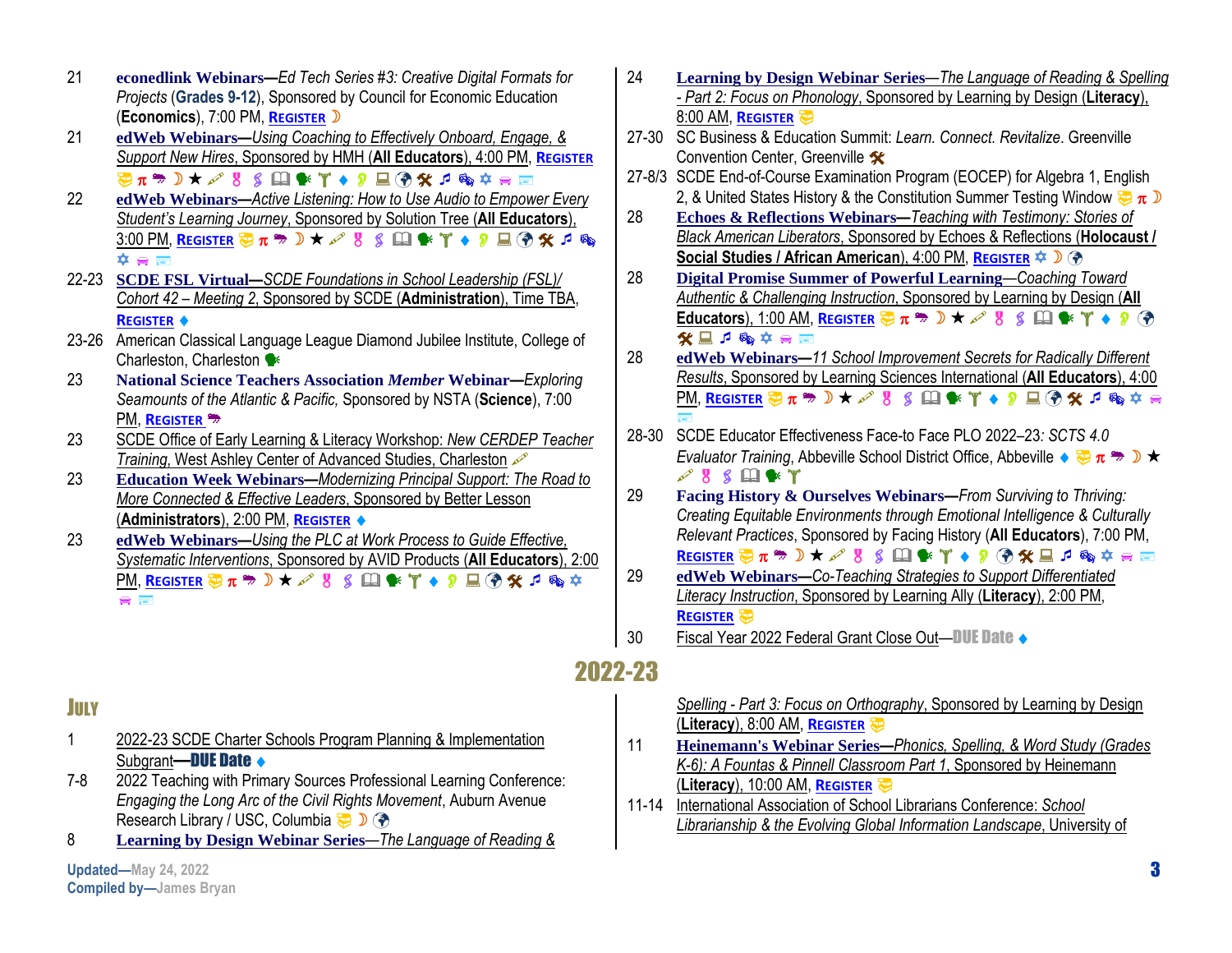South Carolina, Columbia

- 12 SCDE Office of Early Learning & Literacy Workshop: *Pre-K Schedule &*  **Transitions, Lexington 2 Innovation Center, Cayce**  $\infty$
- 12 **Heinemann's Webinar Series—***Phonics, Spelling, & Word Study (Grades K-6): A Fountas & Pinnell Classroom Part 2*, Sponsored by Heinemann (**Literacy**), 10:00 AM, **R[EGISTER](https://www.heinemann.com/pd/livewebinars/products/wbfpcpwsk6.aspx#register)**
- 12 **Digital Promise Summer of Powerful Learning**—*Developing Collaborative & Connected Instruction*, Sponsored by Learning by Design (**All Educators**), 1:00 AM, **R[EGISTER](https://www.eventbrite.com/e/vils-summer-of-powerful-learning-2022-registration-333239186377)**  $\overline{X}$   $\pi$   $\overline{Y}$   $\rightarrow$   $\mathcal{S}$   $\otimes$   $\mathcal{S}$   $\Box$   $\bullet$   $\mathcal{V}$   $\rightarrow$   $\circ$   $\circ$ 父国戸場立合圏
- 12-14 Teachers on the Estuary: Explore the ACE Basin Annual Workshop, ACE Basin NERR, Assorted Locations  $\frac{1}{2} \pi \frac{1}{2} \times \sqrt{8}$  s  $\Box \rightarrow \sqrt{8}$  ( $\partial$ ) 父国戶略卒合國略
- 13 **National Science Teachers Association Webinars***—Picture-Perfect STEM Train-the-Trainer,* Sponsored by NSTA (**STEM / Science**), 11:00 AM - 1:00 PM, **R[EGISTER](https://my.nsta.org/event/picture-perfect-stem-train-the-trainer-july-13-2022) ••** π **\***
- 13 **NCTM Webinar***—Black Boy Joy in Mathematics: Elevating the Voices of Black Boys & Men*, Sponsored by NCTM (**Mathematics**), 7:00, **R[EGISTER](https://www.nctm.org/online-learning/Webinars/Details/611)**
- 13 **Heinemann's Webinar Series—***Phonics, Spelling, & Word Study (Grades K-6): A Fountas & Pinnell Classroom Part 3*, Sponsored by Heinemann (**Literacy**), 10:00 AM, **R[EGISTER](https://www.heinemann.com/pd/livewebinars/products/wbfpcpwsk6.aspx#register)**
- 14 **National Science Teachers Association** *Member* **Webinar***—Science Update: Is Cancer Inevitable?* Sponsored by NSTA (**Science**), 7:00 PM, **R[EGISTER](https://my.nsta.org/event/science-update-is-cancer-inevitable-july-14-2022)**
- 14 **Heinemann's Webinar Series—***Phonics, Spelling, & Word Study (Grades K-6): A Fountas & Pinnell Classroom Part 4*, Sponsored by Heinemann (**Literacy**), 10:00 AM, **R[EGISTER](https://www.heinemann.com/pd/livewebinars/products/wbfpcpwsk6.aspx#register)**
- 15 **Learning by Design Webinar Series**—*The Language of Reading & Spelling - Part 4: Focus on Morphology*, Sponsored by Learning by Design (**Literacy**), 8:00 AM, **R[EGISTER](https://learningbydesign.com/professional-development/webinars/)**
- 17 Erasing Barriers to Start a Successful School Year Workshop 1, SC Department of Archives & History, Columbia  $\binom{2}{3}$   $\frac{1}{3}$   $\pi$   $\frac{1}{3}$   $\pi$   $\frac{1}{3}$   $\pi$   $\frac{1}{3}$   $\frac{1}{3}$   $\frac{1}{3}$   $\frac{11}{3}$  $\mathbf{A} = \mathbf{A} \otimes \mathbf{A} \otimes \mathbf{A} \otimes \mathbf{A} \otimes \mathbf{A} \otimes \mathbf{A} \otimes \mathbf{A} \otimes \mathbf{A} \otimes \mathbf{A} \otimes \mathbf{A} \otimes \mathbf{A} \otimes \mathbf{A} \otimes \mathbf{A} \otimes \mathbf{A} \otimes \mathbf{A} \otimes \mathbf{A} \otimes \mathbf{A} \otimes \mathbf{A} \otimes \mathbf{A} \otimes \mathbf{A} \otimes \mathbf{A} \otimes \mathbf{A} \otimes \mathbf{A} \otimes \mathbf{A}$
- 18-20 **SCDE Educator Effectiveness PLO 2022–23***—SCTS 4.0 Evaluator Training*, Sponsored by SCDE (**Teacher Evaluation**), 9:00 AM – 4:30 PM, **R[EGISTER](https://scde.formstack.com/forms/scts_evaluator_training_2022_2023_virtual)**  $\bullet$   $\overline{X}$   $\pi$   $\overline{\bullet}$   $\overline{B}$   $\star$   $\swarrow$   $\overline{S}$   $\leq$   $\Box$   $\bullet$   $\overline{T}$
- 19 **Digital Promise Summer of Powerful Learning**—*Coaching Toward Collaborative & Connected Instruction*, Sponsored by Learning by Design (**All**

**Educators**), 1:00 AM, **R[EGISTER](https://www.eventbrite.com/e/vils-summer-of-powerful-learning-2022-registration-333239186377)**  $\overline{\mathcal{D}}$   $\pi$   $\overline{\mathcal{D}}$   $\pi$   $\mathcal{D}$   $\pi$   $\mathcal{D}$  8  $\leq$  1  $\mathbb{R}$   $\mathcal{F}$   $\rightarrow$  9  $\mathcal{D}$ 父国戸略卒合置

- 25 **Heinemann's Webinar Series**—*Engaging Prekindergarten Children in Joyful Literacy Learning Part 1*, Sponsored by Heinemann (**Literacy / Early Childhood**), 10:00 AM, **R[EGISTER](https://www.heinemann.com/pd/livewebinars/products/wblbs.aspx#register)**
- 25 **Heinemann's Webinar Series**—*Integrating Reading Minilessons Across Literacy Contexts Part 1*, Sponsored by Heinemann (**Literacy**), 10:00 AM, **R[EGISTER](https://www.heinemann.com/pd/livewebinars/products/wbrmac.aspx#register)**
- 25-26 SCDE Foundations in School Leadership (FSL)/ Cohort 41 / Meeting 3, Venue TBA, City TBA ◆
- 26 SCDE Office of Early Learning & Literacy Workshop: *Scaffolding Preschooler's Early Writing Skills*, Lexington 2 Innovation Center, Cayce
- 26 **Heinemann's Webinar Series**—*Engaging Prekindergarten Children in Joyful Literacy Learning Part 2*, Sponsored by Heinemann (**Literacy / Early Childhood**), 10:00 AM, **R[EGISTER](https://www.heinemann.com/pd/livewebinars/products/wblbs.aspx#register)**
- 26 **Heinemann's Webinar Series**—*Integrating Reading Minilessons Across Literacy Contexts Part 2*, Sponsored by Heinemann (**Literacy**), 10:00 AM, **R[EGISTER](https://www.heinemann.com/pd/livewebinars/products/wbrmac.aspx#register)**
- 26 **Digital Promise Summer of Powerful Learning**—*Developing Inquisitive & Reflective Instruction*, Sponsored by Learning by Design (**All Educators**), 1:00 AM, R[EGISTER](https://www.eventbrite.com/e/vils-summer-of-powerful-learning-2022-registration-333239186377) <sub>3</sub>9 π → D ★ A B S 国 → T → D ④ <del>X</del> 国 *P* ®  $\star$   $\bullet$   $\equiv$
- 27 **Heinemann's Webinar Series**—*Engaging Prekindergarten Children in Joyful Literacy Learning Part 3*, Sponsored by Heinemann (**Literacy / Early Childhood**), 10:00 AM, **R[EGISTER](https://www.heinemann.com/pd/livewebinars/products/wblbs.aspx#register)**
- 28 **Heinemann's Webinar Series**—*Integrating Reading Minilessons Across Literacy Contexts Part 3*, Sponsored by Heinemann (**Literacy**), 10:00 AM, **R[EGISTER](https://www.heinemann.com/pd/livewebinars/products/wbrmac.aspx#register)**
- 27-29 SCDE Educator Effectiveness Face-to Face PLO 2022–23*: SCTS 4.0 Evaluator Training*, Colleton School District Office, Walterboro  $\bullet \overline{\Leftrightarrow \pi \Rightarrow \mathbb{D} \star}$  $880$
- 28 SCDE Office of Early Learning & Literacy Workshop: *Purposeful, Playful Mathematics in Early Childhood Education*, Lexington 2 Innovation Center, Cayce A
- 28 **Heinemann's Webinar Series**—*Engaging Prekindergarten Children in Joyful Literacy Learning Part 4*, Sponsored by Heinemann (**Literacy / Early Childhood**), 10:00 AM, **R[EGISTER](https://www.heinemann.com/pd/livewebinars/products/wblbs.aspx#register)**
- 28 **Heinemann's Webinar Series**—*Integrating Reading Minilessons Across Literacy Contexts Part 4*, Sponsored by Heinemann (**Literacy**), 10:00 AM,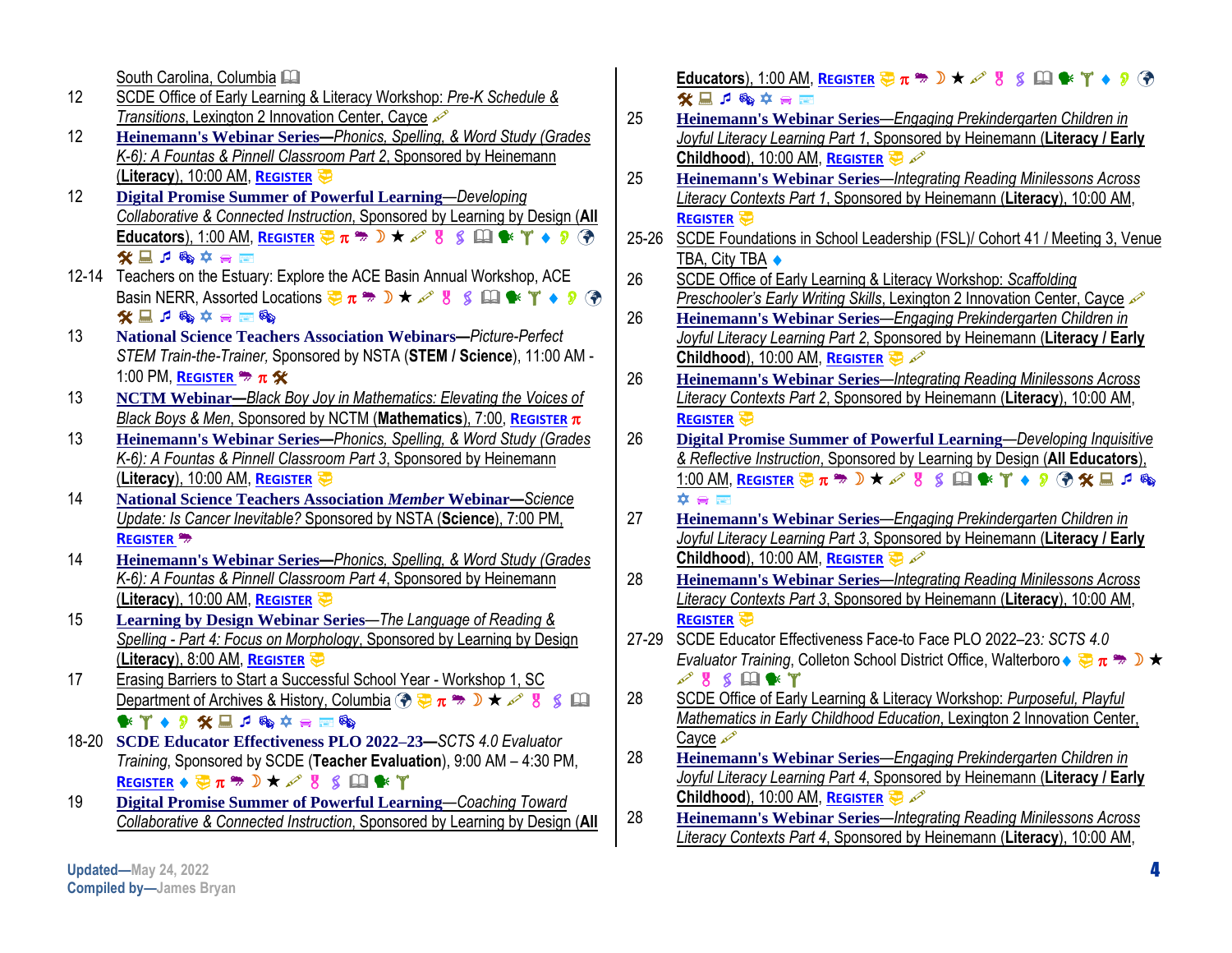**REGISTER**

29 SCDE Office of Early Learning & Literacy Workshop: *New CERDEP Teacher Training, Easley High School Media Center, Easley* 

### AUGUST

- 1 **Heinemann's Webinar Series—***Benchmark Assessment System - Coding, Scoring, Analyzing, & Assessing Part 1*, Sponsored by Heinemann (**Literacy**), 10:00 AM, **REGISTER**
- 2 **Heinemann's Webinar Series—***Benchmark Assessment System - Coding, Scoring, Analyzing, & Assessing Part 2*, Sponsored by Heinemann (**Literacy**), 10:00 AM, **REGISTER**
- 2 **Digital Promise Summer of Powerful Learning**—*Coaching Toward Inquisitive & Reflective Instruction*, Sponsored by Learning by Design (**All Educators**), 1:00 AM, **REGISTER**  $\overline{\mathcal{D}}$   $\pi$   $\overline{\mathcal{D}}$   $\star$   $\mathcal{S}$  **8 4 4 7**  $\bullet$  **9 4** 父日戸園立会園
- 3 **Heinemann's Webinar Series—***Benchmark Assessment System - Coding, Scoring, Analyzing, & Assessing Part 3*, Sponsored by Heinemann (**Literacy**), 10:00 AM, **REGISTER**
- 4 SCDE Office of Early Learning & Literacy Workshop: *New CERDEP Teacher Training*, Lexington 2 Innovation Center, Cavce
- 4 **Heinemann's Webinar Series**—*Benchmark Assessment System - Coding, Scoring, Analyzing, & Assessing Part 4*, Sponsored by Heinemann (Literacy), 10:00 AM, **REGISTER**
- 6 SCGA Fall Workshop: *AP Human Geography*, Callcott Building/USC, Columbia D
- 8 **Heinemann's Webinar Series**—*Fountas & Pinnell Guided Reading K-6 Part 1*, Sponsored by Heinemann (Literacy), 10:00 AM, **REGISTER**
- 9 **Heinemann's Webinar Series**—*Fountas & Pinnell Guided Reading K-6 Part 2*, Sponsored by Heinemann (Literacy), 10:00 AM, **REGISTER**
- 10 **Heinemann's Webinar Series—***Fountas & Pinnell Guided Reading K-6 Part 3*, Sponsored by Heinemann (Literacy), 10:00 AM, **REGISTER**
- 11 **Heinemann's Webinar Series**—*Fountas & Pinnell Guided Reading K-6 Part 4*, Sponsored by Heinemann (Literacy), 10:00 AM, **REGISTER**
- 30-9/1 SCDE Educator Effectiveness Face-to Face PLO 2022–23*: SCTS 4.0 Evaluator Training*, Colleton School District Office, Walterboro ♦  $\frac{1}{2} \pi \frac{1}{2} \pi \frac{1}{2}$  $\mathscr{P}$   $\mathscr{S}$   $\mathbb{Q}$   $\mathscr{C}$   $\mathscr{C}$

### SEPTEMBER

- 8-9 SCDE Foundations in School Leadership (FSL)/ Cohort 42 / Meeting 3, Venue TBA, City TBA  $\bullet$
- 28 Learning Forward SC Annual Conference: *Engage. Equip. Sustain*. Venue TBA, Columbia  $\frac{1}{32}\pi$   $\frac{1}{32}\times$  8  $\frac{1}{32}\times$  1  $\frac{1}{32}\times$  1  $\frac{1}{32}\times$  1  $\frac{1}{32}\times$  $\approx 50$
- 28-30 Southeast Christian School Convention, Myrtle Beach Convention Center, Myrtle Beach, SC  $\overline{\otimes} \pi$   $\Rightarrow$   $\Box \star \mathcal{L}$  &  $\mathcal{S}$   $\Box$   $\mathbb{R}$   $\Upsilon \star \mathcal{D}$   $\circledast \mathcal{H}$   $\Box$   $\Box$   $\otimes$   $\varphi$   $\ominus$ ē
- 28-30 **SCDE Educator Effectiveness PLO 2022–23***—SCTS 4.0 Evaluator Training*, Sponsored by SCDE (**Teacher Evaluation**), 9:00 AM – 4:30 PM, **REGISTER**  $\bullet \overline{\bigcirc} \pi \rightarrow \mathbb{D} \star \mathbb{I} \times \mathbb{I}$  \$  $\Box$   $\bullet$   $\Upsilon$
- 30-9/1 SCDE Educator Effectiveness Face-to Face PLO 2022–23*: SCTS 4.0 Evaluator Training*, Clover School District Office, Clover  $\leftrightarrow \overline{X}$   $\pi \rightarrow \overline{X}$  $8 S \mathbb{Q}$  \*  $Y$

#### **OCTOBER**

- 10-11 Palmetto State Art Education Annual Arts Integration Conference: **Connecting through Creativity, Venue TBA, City TBA**
- 26-28 SC Association of Title I Administrators Annual Conference, Embassy Suites & Hotel at Kingston Plantation, Myrtle Beach
- 26-28 SC EdTech Annual Conference: *S.C.A.R.E.Y. – SC Ahead, Ready, Evolving, & Yielding Technology*, Greenville Convention Center, Greenville

#### **NOVEMBER**

- 3-4 Carolina TESOL Fall Conference: *It Starts with Us - Partners in Purpose, Perseverance & Pride*, Greensboro Airport Embassy Suites, Greensboro,  $NC \star$
- 3-5 SC Council for the Social Studies Annual Conference, Marriott Hilton Head Hotel & Spa, Hilton Head Island D
- 3-5 SC Music Teachers Association 62<sup>nd</sup> Annual Conference, Anderson University, Anderson
- 4 SC Independent Schools Association, Venue TBA, City TBA

#### $\mathbf{F}$   $\mathbf{T}$   $\pi$   $\mathbf{H}$   $\mathbf{X}$   $\mathbf{B}$   $\star$   $\mathbf{D}$   $\star$

- 11-13 SC Alliance for Health, Physical Education, Recreation, & Dance 95<sup>th</sup> Annual Conference: *Mindful Soles – A Practice with Purpose*. Embassy Suites at Kingston Plantation, Myrtle Beach T
- 17-18 SC Council of Teacher of Mathematics Annual Conference: *Healthy Math – Teaching with Strength, Cardio, & Flexibility Using the Mathematical Practices*, Greenville Convention Center, Greenville  $\pi$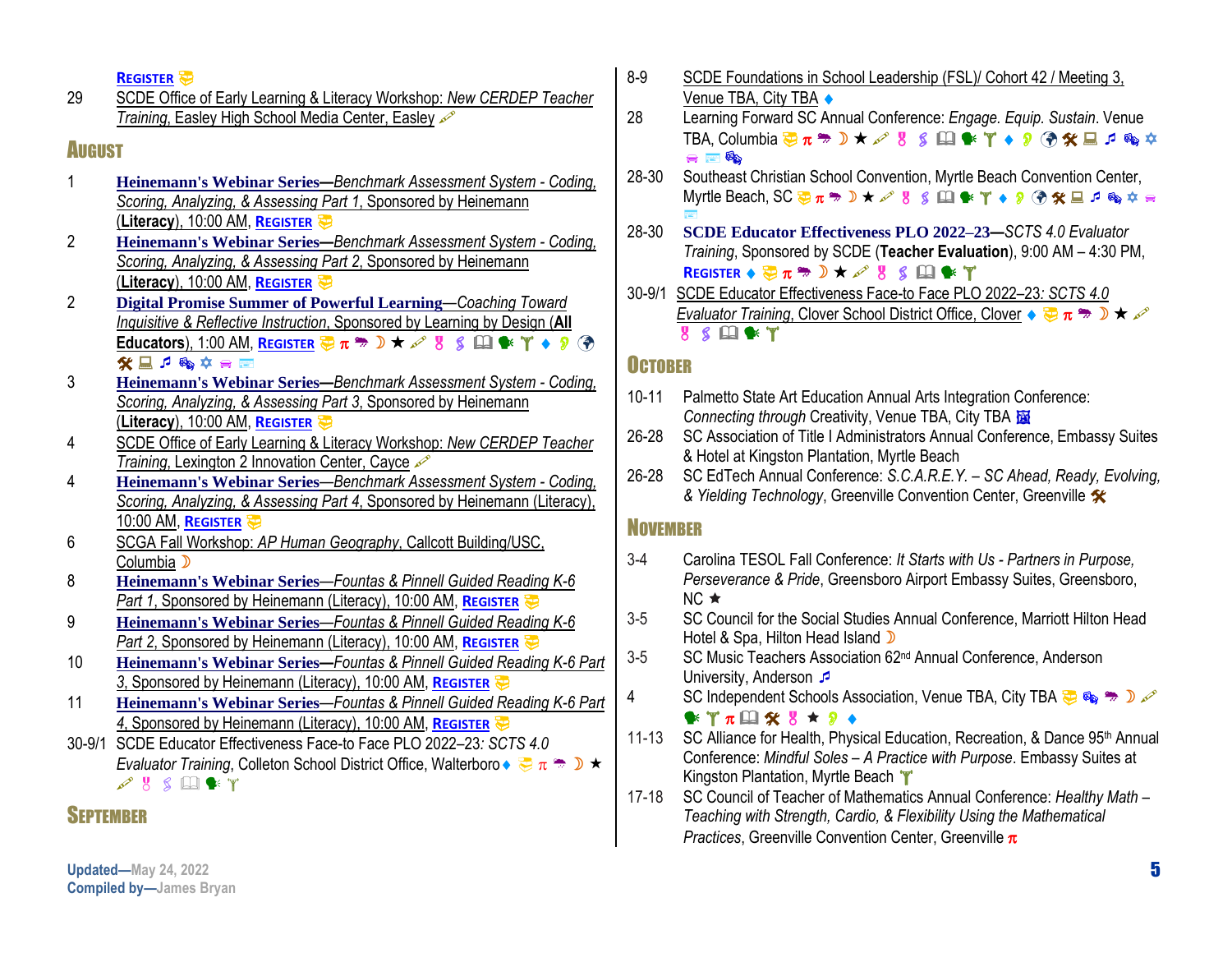18-22 SC Arts Education Association Conference: *Come Together*, Hyatt Regency, Greenville **面** 

#### **DECEMBER**

3-4 SC School Boards Association Legislative Advocacy Conference & Delegate Assembly, Charleston Marriott, Charleston

#### **JANUARY**

- 13-15 SC Alliance of Black School Educators, Embassy Suites Hotel at Kingston Resort, Myrtle Beach  $\bigoplus_{\mathfrak{B}} \mathfrak{G}_{\mathfrak{B}} \twoheadrightarrow \mathbb{D} \bullet \mathfrak{f}$   $\pi \boxdot \bullet$
- 17-19 SC School Boards Association Annual Conference, Hilton Head Marriott, Hilton Head Island
- 19-21 Palmetto State School Counselor Association Annual Conference, The Westin Hilton Head Island Resort & Spa, Hilton Head Island
- 25-27 **SCDE Educator Effectiveness PLO 2022–23***—SCTS 4.0 Evaluator Training*, Sponsored by SCDE (**Teacher Evaluation**), 9:00 AM – 4:30 PM, **REGISTER**  $\bullet \overline{\bigoplus} \pi \cong D \star \mathscr{L}$  &  $\cong$  **E**  $\cong$  **T**

#### **FEBRUARY**

- 14-15 SCDE Foundations in School Leadership (FSL)/ Cohort 41 / Meeting 4, Venue TBA, City TBA  $\bullet$
- 16-17 SCDE Foundations in School Leadership (FSL)/ Cohort 42 / Meeting 4, Venue TBA, City TBA ♦
- 17-19 SC School Boards Association Annual Conference, Hilton Head Marriot Resort & Spa, Hilton Head Island
- 23-25 Palmetto State Literacy Association Annual Conference: *Literacy Empowers*  All! Hilton Head Marriott Resort & Spa, Hilton Head Island, SC

### MARCH

22-24 SC Association of School Librarians Annual Conference, Columbia Metropolitan Convention Center, Columbia